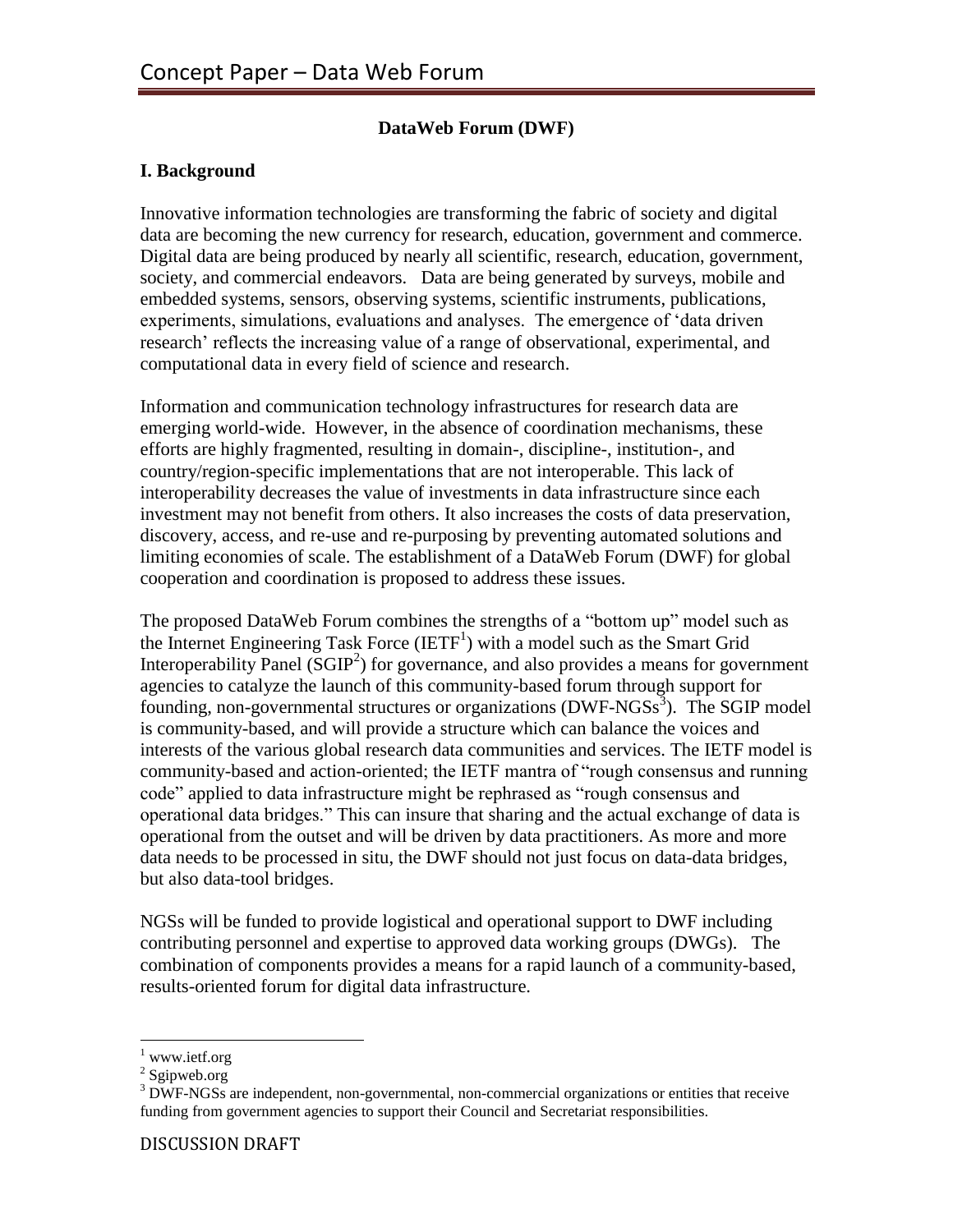# **II. DWF Vision**

The DWF envisions an open, seamless, self-regulatory global digital data infrastructure that is the foundation for discovery and progress.

### **III. DWF Mission**

The mission of the DataWeb Forum (DWF) is to facilitate the exchange and interoperability of data across disciplines and national boundaries by producing high quality, relevant technical documents that influence the way people store, use, and manage data.

# **IV. DWF Principles**

The guiding principles of the DWF are:

- **Openness** Membership is open to all interested organizations, all meetings are public, DWF processes are transparent, and all DWF products are freely available to the public;
- **Balance** The DWF is organized on the principle of balanced representation for individual organizations and stakeholder communities;
- **Consensus** The DWF moves forward by achieving consensus and resolves disagreements through appropriate voting mechanisms;
- **Harmonization** The DWF works to achieve harmonization across standards, policies, technologies, tools, and other data infrastructure elements;
- **Voluntary**  The DWF is not a government organization or regulatory body and, instead, is a public body responsive to its members; and
- **Non-profit**  DWF is not a commercial organization and will not design, promote, endorse, or sell commercial products, technologies, or services.

#### **V. DWF Scope**

The DWF will initially focus on digital scientific and research data, defined as data that are appropriate for use or re-purposing for research and educational applications when used under conditions of proper protection and authorization and in accordance with all applicable legal and regulatory requirements<sup>4</sup>. Membership in the DWF is open to all organizations with an interest in achieving the DWF vision.

#### **VI. DWF Organization**

The organization of the DWF is outlined in the figure below. The key elements of the organization are as follows. The forum consists of a Council, Plenary, and a Secretariat.

 $\overline{a}$ <sup>4</sup> Harnessing the Power of Digital Data for Science and Society, 2009 report of the U.S. National Science and Technology Council's Interagency Working Group on Digital Data; see www.nitrd.gov/About/Harnessing\_Power.aspx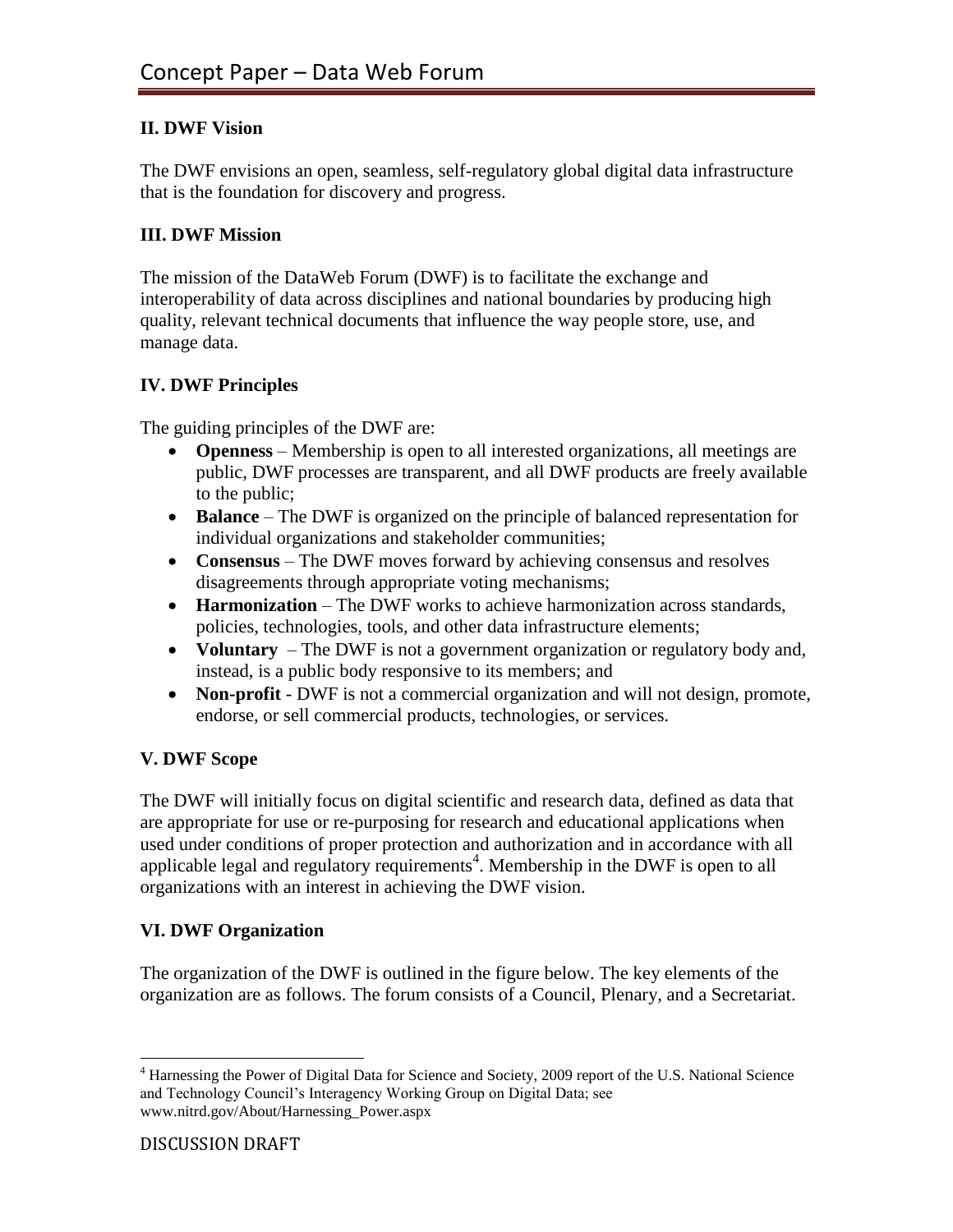

- The Council is the decision-making body, receiving and deciding on recommendations from the Plenary. Evidence of a rough consensus in support of an action is a key factor in Council decision-making. Council members will be "statespersons<sup>5</sup>" committed to enabling broad and robust international scientific and research data infrastructures rather than promoting any special interests, domains or disciplines.
- The Plenary is responsible for approving and establishing data working groups, analyzing needs, identifying gaps, and proposing action plans to the Council. The Plenary is composed of 1 voting representative from each working group and participating organization, and an unlimited number of other observers who do not vote but participate in Plenary activities. A majority of Plenary votes cast is sufficient to approve an action.
- The Secretariat supports the activities of the Plenary and Council, including logistical, scheduling, and other support. The Secretariat will initially be funded by the supporting DWF- NGSs but may broaden its base of support to include stakeholder group contributions if a dues model for membership emerges at a later date (subject to Plenary and Council review and approval). The organizations contributing to the Secretariat will prepare an annual budget proposal for Council review and approval.
- Data Working Groups carry out the technical work of the Forum and are established by the Plenary through approval of a charter including a description of the Group's organizational structure, provisions for participation, assigned tasks, expected deliverables, and timeline (see Section VII below).

 $\overline{a}$ 

<sup>&</sup>lt;sup>5</sup> "Statesperson" is defined here as an individual who is participating in a non-governmental capacity, experienced in international interactions, widely respected for integrity and promoting the common good, and acknowledged as a leader in the data domain.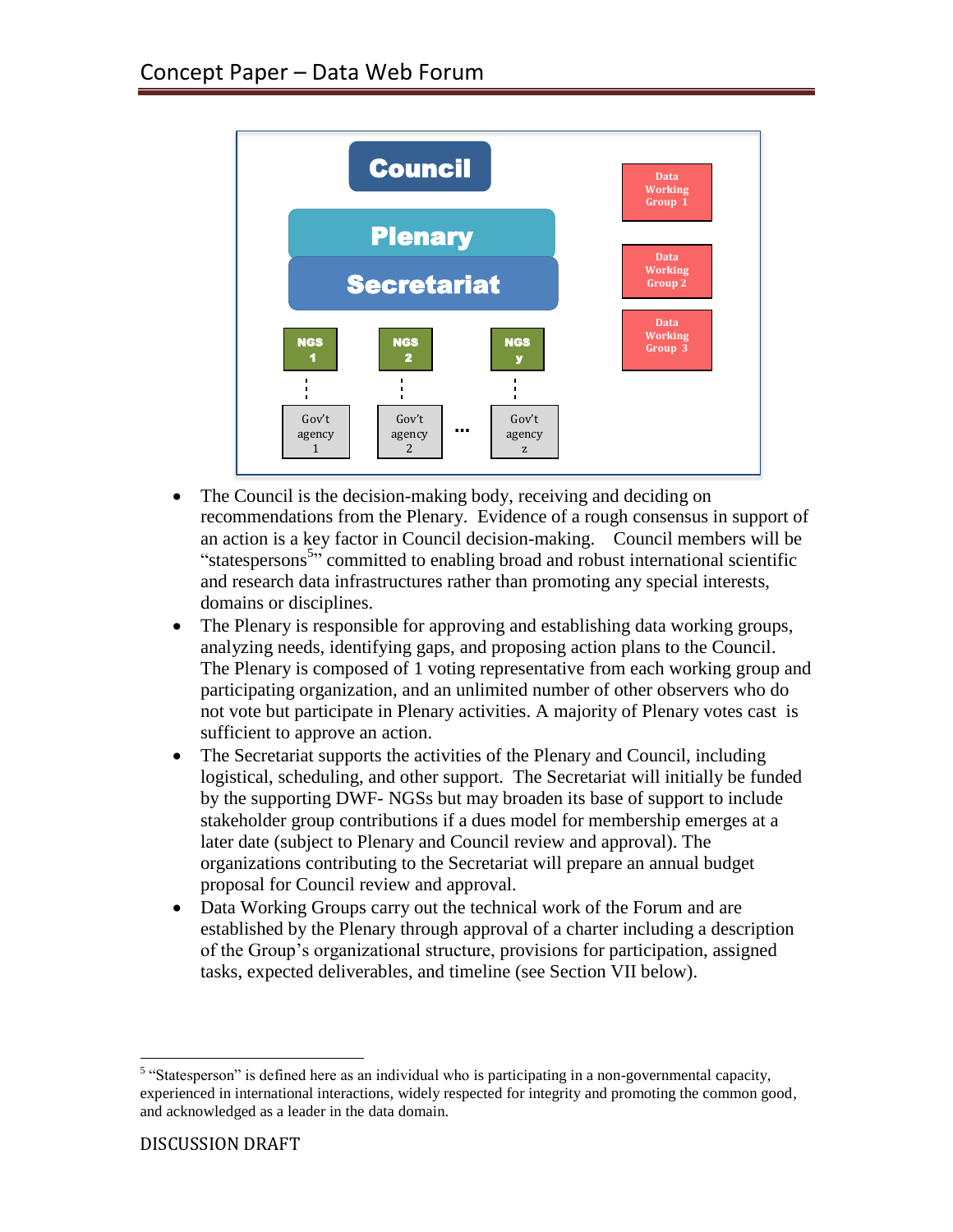- The role of government agencies is as follows.
	- o Government agencies provide support for the DWF-NGSs that participate in the Council and support the Secretariat.
	- o Government agencies participate in the Plenary with all of the rights of a "Participating Organization" as defined below.
- The non-governmental structures (DWF-NGSs) are independent, nongovernmental, non-commercial organizations or entities that receive funding from government agencies to support their Council and Secretariat responsibilities. A role of the NGSs is to ensure the DWF remains a public body and is not a government entity.
	- o The DWF-NGSs collectively have one voting representative on the Council.
	- o DWF-NGSs contribute (proportionate to their agency funding) to the costs of the Secretariat.
- A Participating Organization is any organization with an interest in achieving the DWF vision.
	- o Active participation in DWF activities is a condition for membership; any organization missing two consecutive Plenary meetings or votes will be removed from the membership list.
	- o Each Participating Organization will have one voting representative on the Plenary and observers as appropriate.
	- o Each Participating Organization will be able to participate in various working groups
- The Nominating Committee gathers input from the Plenary on candidates for the Council and selects the members of the Council. Provisions for the initial establishment and continuing operation of the Nominating Committee are provided below.

# **VII. DWF Action Mechanisms**

The DWF will pursue its mission for harmonizing standards, policies, technologies, and other implementation elements primarily through the development of action plans and associated working groups. The DWF is not a formal standards or policy body. It will work through achieving consensus for voluntary implementation and by coordinating with appropriate standards and policy bodies.

 Action plans may focus on analyses of needs and gaps, evaluation of emerging technologies and other trends, recommendations for standards, and other efforts that contribute to the DWF mission. Action plans are proposed by the Plenary based on technical work conducted in Data Working Groups and reviewed for approval by the Council.

Data Working Groups will operate on a finite timeline and defined tasking based on a charter approved by the Plenary. A DWG is formed after an inception phase in which technical goals are presented and discussed with an audience of experts with the objective of gathering the necessary commitment to pursue and deliver the DWG objectives. If the inception phase is successful, the DWG organization,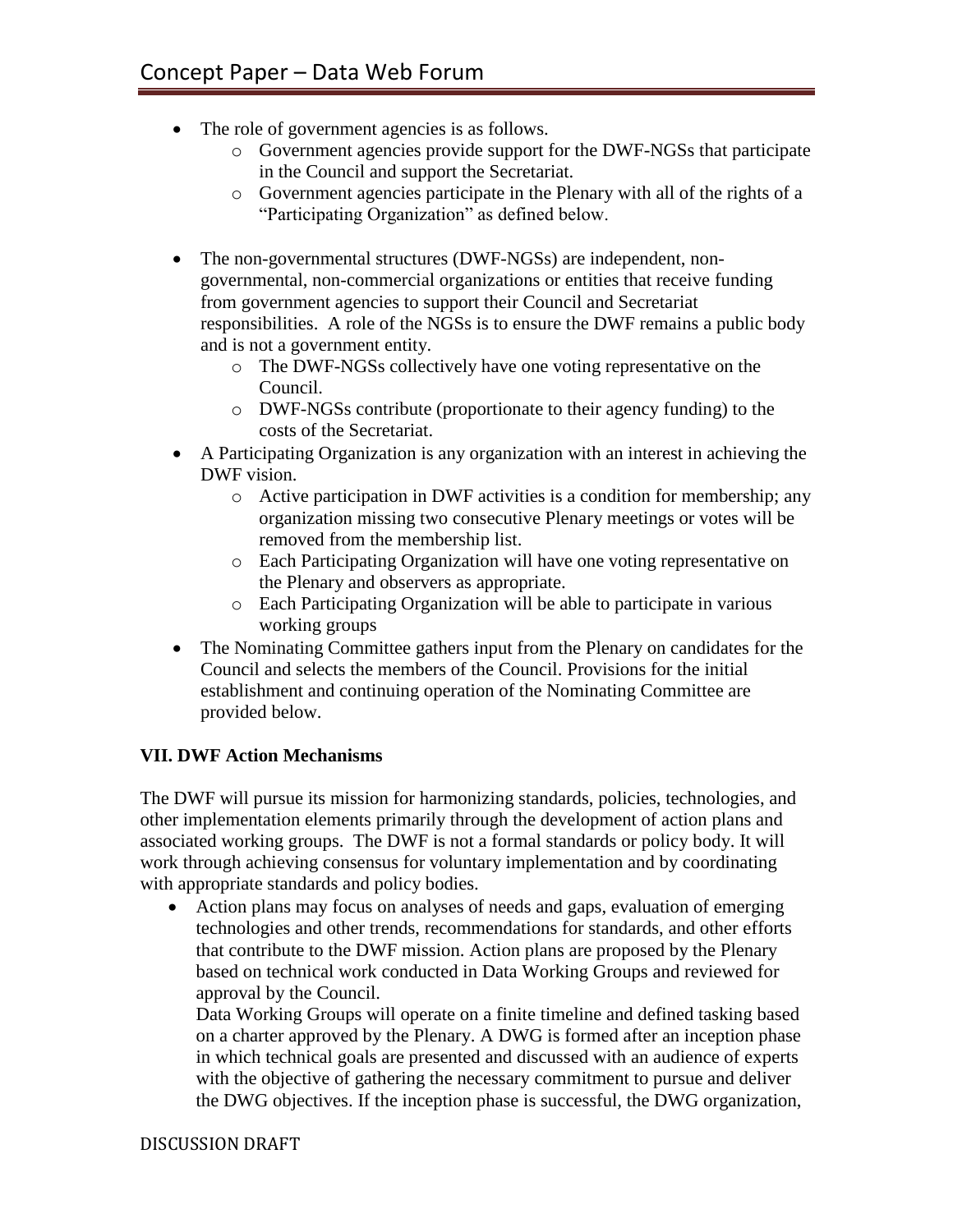structure, participation, and assigned tasks define a charter that is presented to the Plenary for comments and approval. Upon completion of the original tasking, a working group will be disbanded or re-chartered with a new tasking. Working group members are volunteers supported by their sponsors (as are all members of the Plenary and Council with the exception of the paid staff of the Secretariat). The products of working groups may include documents, web resources, software code and applications, tools, data sets, etc. The work of the DWG will be facilitated by a communication mechanism ensuring high quality standards for verifiable and reproducible results.

#### **VII. Next Steps**

The start-up of the Forum will be accomplished in three phases: (1) Start-up planning, including DWF-NGS identification and resourcing; (2) Initial launch; and (3) Transition to continuing operation. This phasing allows government agencies to catalyze a timely launch followed by a quick transition to full, community leadership. Each of these phases is described below.

- **Start-up Planning**:
	- 1. Representatives of government agencies that self-identify as interested in furthering the DWF concept will form a DWF Agency Working Group. The Agency Working Group will develop plans for creating an appropriate, funded DWF-NGS framework that enables a coordinated launch and initial operation of the DWF.
	- 2. The Agency Working Group will establish a small Steering Committee to meet on a regular, intensive basis to flesh out details on DataWeb Forum plans based on the provisions of this document. The Steering Committee will be composed of eight members agreed by the Agency Working Group that would represent both agency and infrastructure provider perspectives. The Committee is likely to draw on DWF-NGS resources but would need to be agreeable as a whole to the agencies of each of the participating countries. The Committee would complete its work on the event of the first plenary and then disband.

#### **Initial Launch:**

1. The Initial Nominating Committee will consist of a small group of people agreed to by the participating government agencies and their DWF-NGSs. This committee will be charged with coming back to the participating Government agencies and their DWF-NGS within 3 months with a suggested list of statespersons that would be acceptable to a wide range of stakeholders including: participating government agencies, research data infrastructure providers, research data generating facilities, data intensive research disciplines, research service providers, research institutions, commercial providers of research data services, and – very importantly – be credible to researchers. The list would be either ratified by the participating government agencies and their DWF-NGSs, or their work would be undertaken again. The Initial Nominating Committee will be disbanded upon completion of the selection of Initial Council Members.